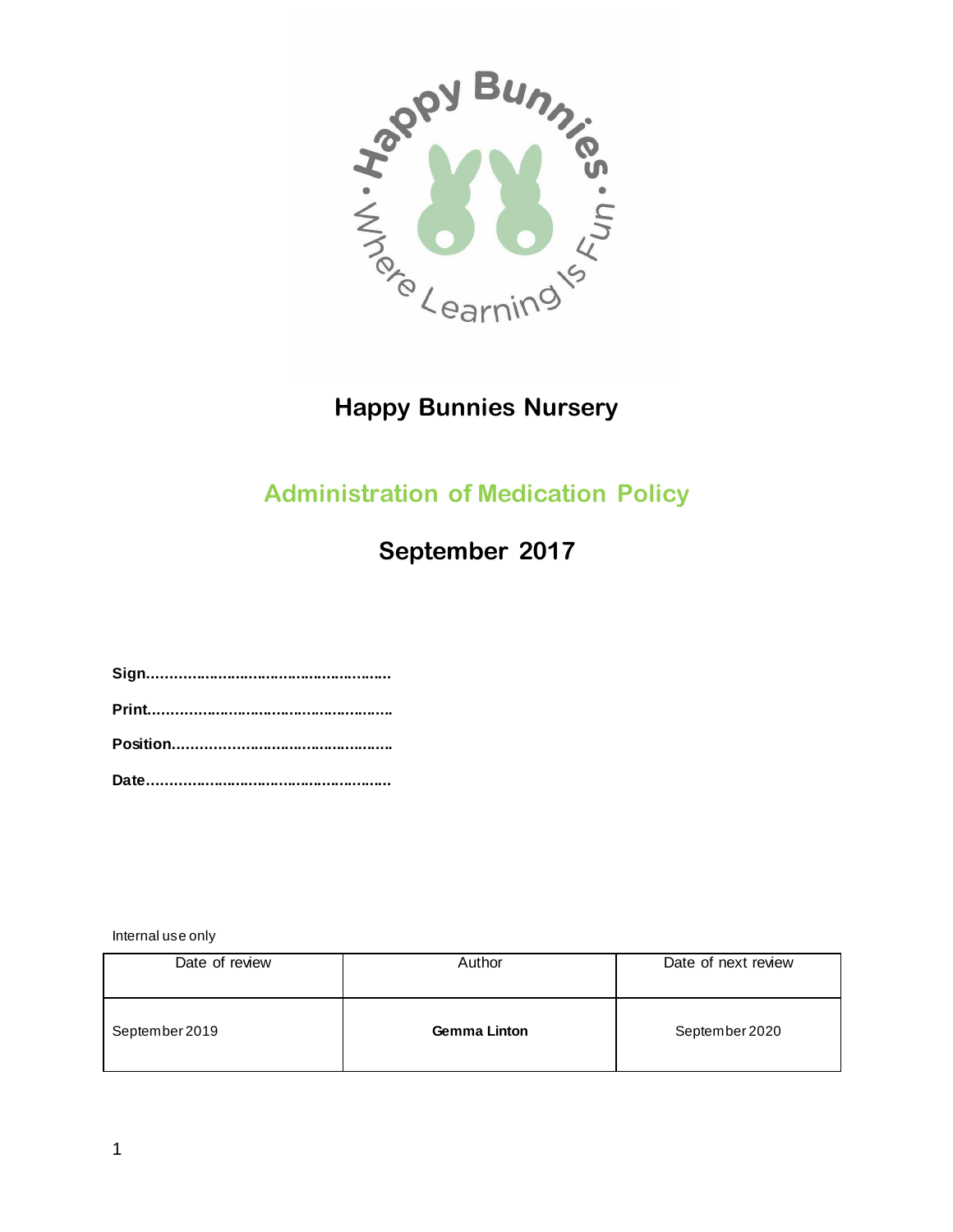# **Administration of Medicine Policy**

## **Policy Statement**

In accordance with the Statutory Framework "medicines must not be usually administered unless they have been prescribed for that child by a doctor, nurse or pharmacist". The Nursery Manager is not allowed to admit any child onto the premises who appears to be suffering from an infectious or contagious illness or disease. Please do not bring your child into nursery if they are unwell as they will be sent home.

At Happy Bunnies we promote the good health of children attending nursery and take necessary steps to prevent the spread of infection. If a child requires medicine we will obtain information about the child's needs for this, and will ensure this information is kept up to date. In all cases it is advised that the parent keeps the child at home for the first 24 hours to ensure no adverse effects as well as to give time for the medicine to take effect, particularly in the case of antibiotics.

The Nursery Manager is responsible for ensuring all nursery staff understand and follow the strict procedure when dealing with medication of any kind in the nursery and these are set out below.

#### 1. Medication prescribed by a doctor, dentist, nurse or pharmacist

(Medicines containing aspirin will only be given if prescribed by a doctor)

- Prescription medicine will only be given to the person named and the exact dosage stated on the bottle/packaging.
- Medicines must be in their original containers with a clear pharmacy label which haven't been tampered with.
- Those with parental responsibility for any child requiring prescription medication should hand over the medication to the Manager/Deputy or the Room Leader who will then fill out the 'Medication Form' recording the details of the medication from the pharmacy label, they will ask the parent with parental responsibility to sign to give permission to administer the medication and each dose administered after that.
- A completed 'Medication Form' with the signature of the person who has parental responsibility, is only acceptable for that brand name of medication and cannot be used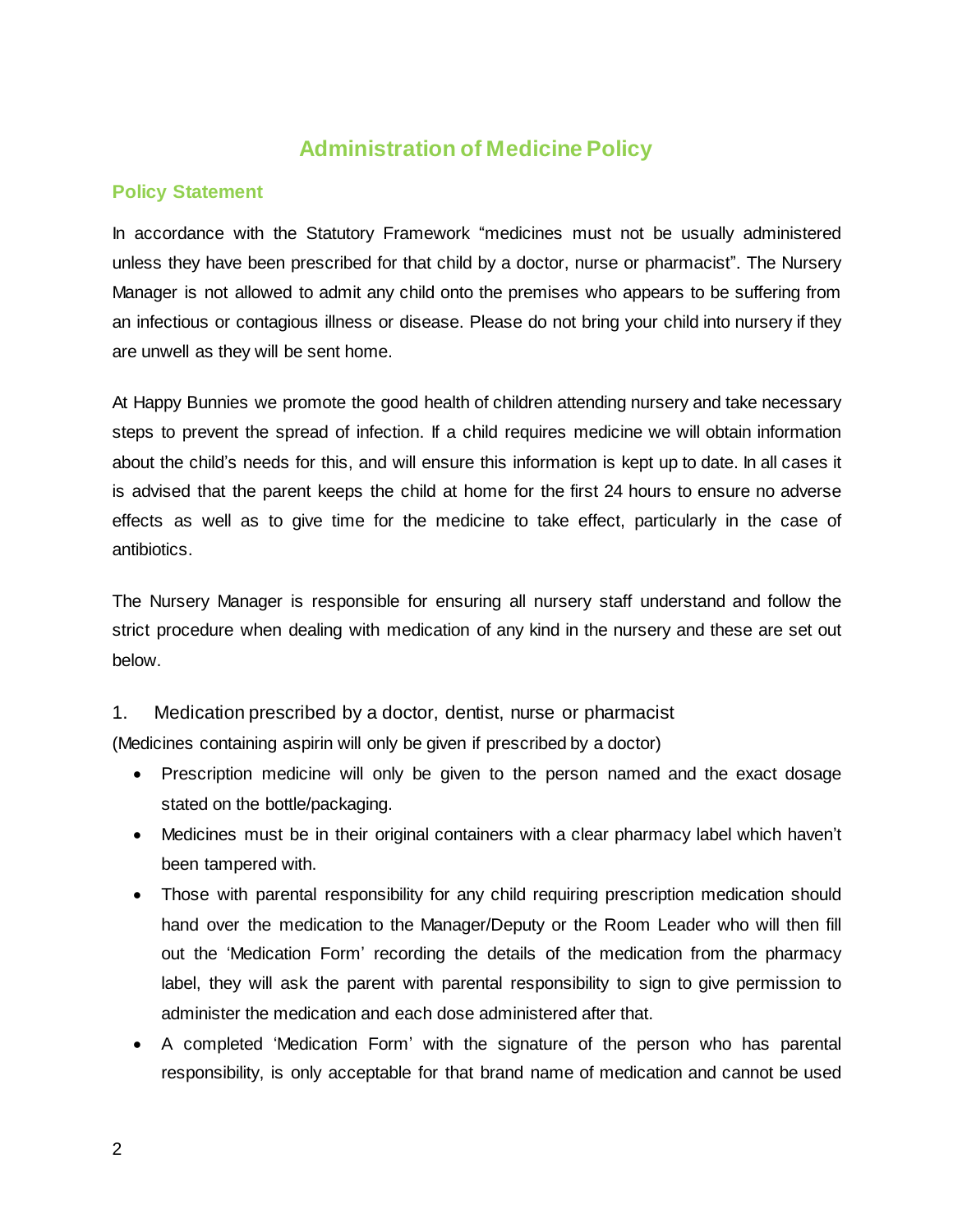for similar types of medication, e.g. if the course of antibiotics changes, a new form will need to be completed.

- The dosage on the pharmacy label and written on the 'Medication Form' is the only dosage that will be administered. We will not give a different dosage unless a doctor changes the prescription and a new 'Medication Form' is completed.
- Parents must notify us IMMEDIATELY if the child's circumstances change, e.g. a dose has been given at home, or the medication is no longer needed.
- Happy Bunnies will not administer a dosage that exceeds the recommended dose on the instructions or pharmacy label.
- The parent must be asked when the child has last been given the medication before coming to nursery; and the staff member must record this information on the 'Medication Form'. Similarly, when the child is picked up, the parent or the parent's nominated person must be given precise details of the times and dosage given throughout the day. The parent's or parents nominated person signature must be obtained at both times.
- Blank copies of Medication Forms will be kept within each room in the appropriate file.
- Completed medication forms must be handed to the Nursery manager to be checked and verified before being filed into the child's individual file.
- At the time of administering the medicine, the Nursery Manager, Deputy Manager, Room Leader or Early Years Practitioner will ask the child to take the medicine, or offer it in a manner acceptable to the child at the prescribed time and in the prescribed form in a quiet area away from any potential distraction. (It is important to note that staffs working with children are not legally obliged to administer medication).
- If the child refuses to take the appropriate medication, then a note will be made on the 'Medication Form' and the parent who has parental responsibility is to be informed by telephone.

#### STEP BY STEP GUIDE TO ADMINISTERING MEDICATION

1. The Nursery Manager, Deputy Manager, Room Leader or Early Years Practitioner are to take the medicine out of the lockable medicines cabinet or sealed labelled container out of the fridge and the matching completed 'Medication Form'.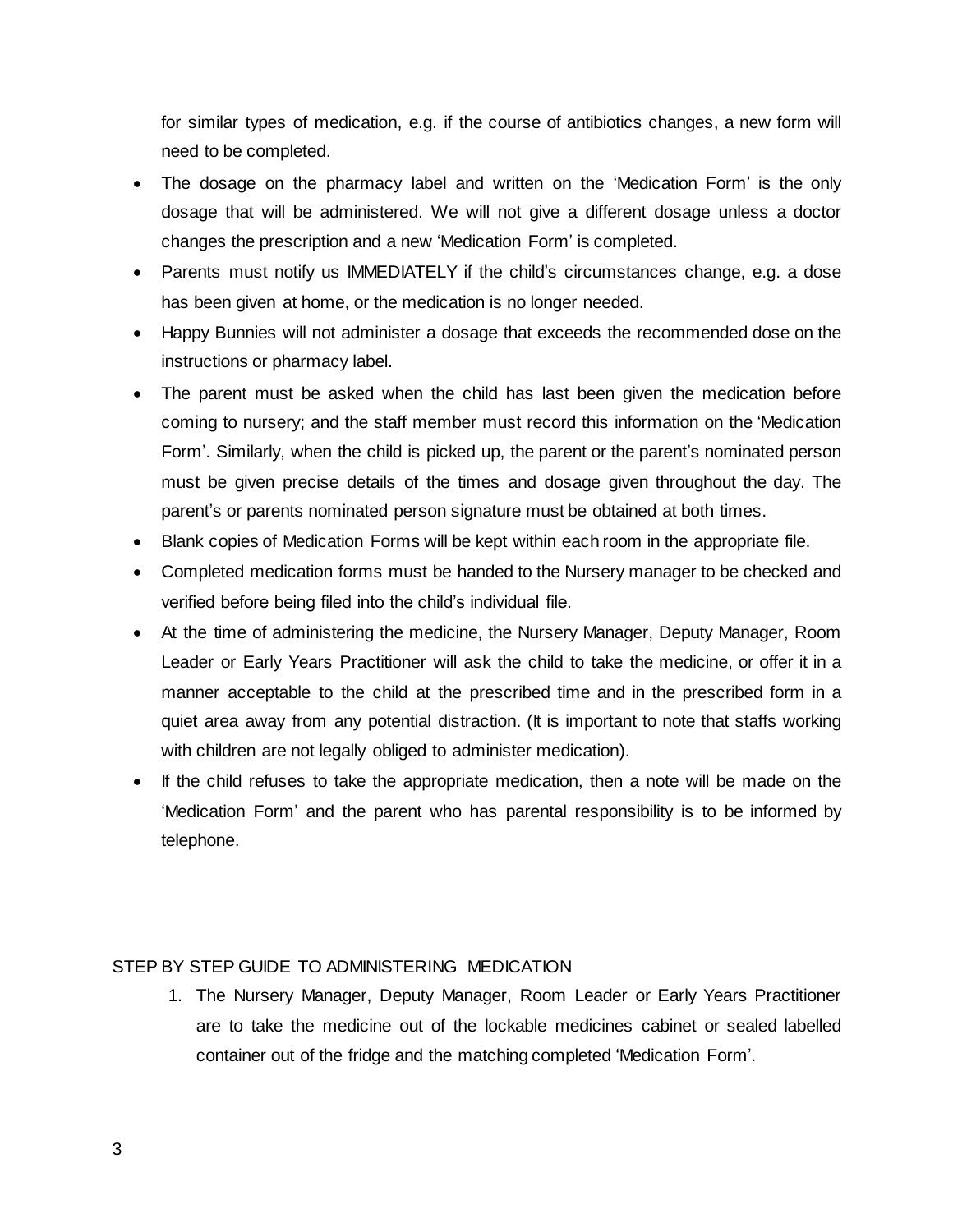- 2. With another witness, they are to take the child to an area where there are no distractions.
- 3. The witness is to check the details of the medication pharmacy label to the relevant completed 'Medication Form' before administration.
- 4. The Nursery Manager, Deputy Manager, Room Leader or Early Years Practitioner are to administer the medication and along with the witness, they are to both complete the Medication Form and sign where necessary to verify and confirm that the medication has been administered.
- 5. Staff are to inform the parent with parental responsibility or the parents nominated person at the end of the child's session and obtain their signature.

# 2. Non-prescription medication

(these will not usually be administrated)

- The nursery will not administer any non-prescription medication containing aspirin.
- The nursery will only administer non-prescription medication for a short initial period, dependent on the medication or the condition of the child. After this time medical attention should be sought.
- If the nursery feels the child would benefit from medical attention rather than nonprescription medication, we reserve the right to refuse nursery care until the child is seen by a medical practitioner.
- If a child needs liquid paracetamol or similar medication during their time at nursery, such medication will be treated as prescription medication with the onus being on the parent to provide the medicine. Only ONE dose of this medication will be given during the session.
- On registration, parents will be asked if they would like to fill out a 'Medication Form' to consent to their child being given a specific type of liquid paracetamol or anti-histamine in particular circumstances such as an increase in the child's temperature or a wasp or bee sting. This form will state the dose to be given, the circumstances in which this can be given e.g. the temperature increase of their child, the specific brand name or type of non-prescription medication and a signed statement to say that this may be administered in an emergency if the nursery is unable to contact the parent.
- An emergency nursery supply of fever relief (e.g. Calpol under 6 years old age strength) will be stored on site. Before administering Calpol we would make contact with the person with parental responsibility to make them aware.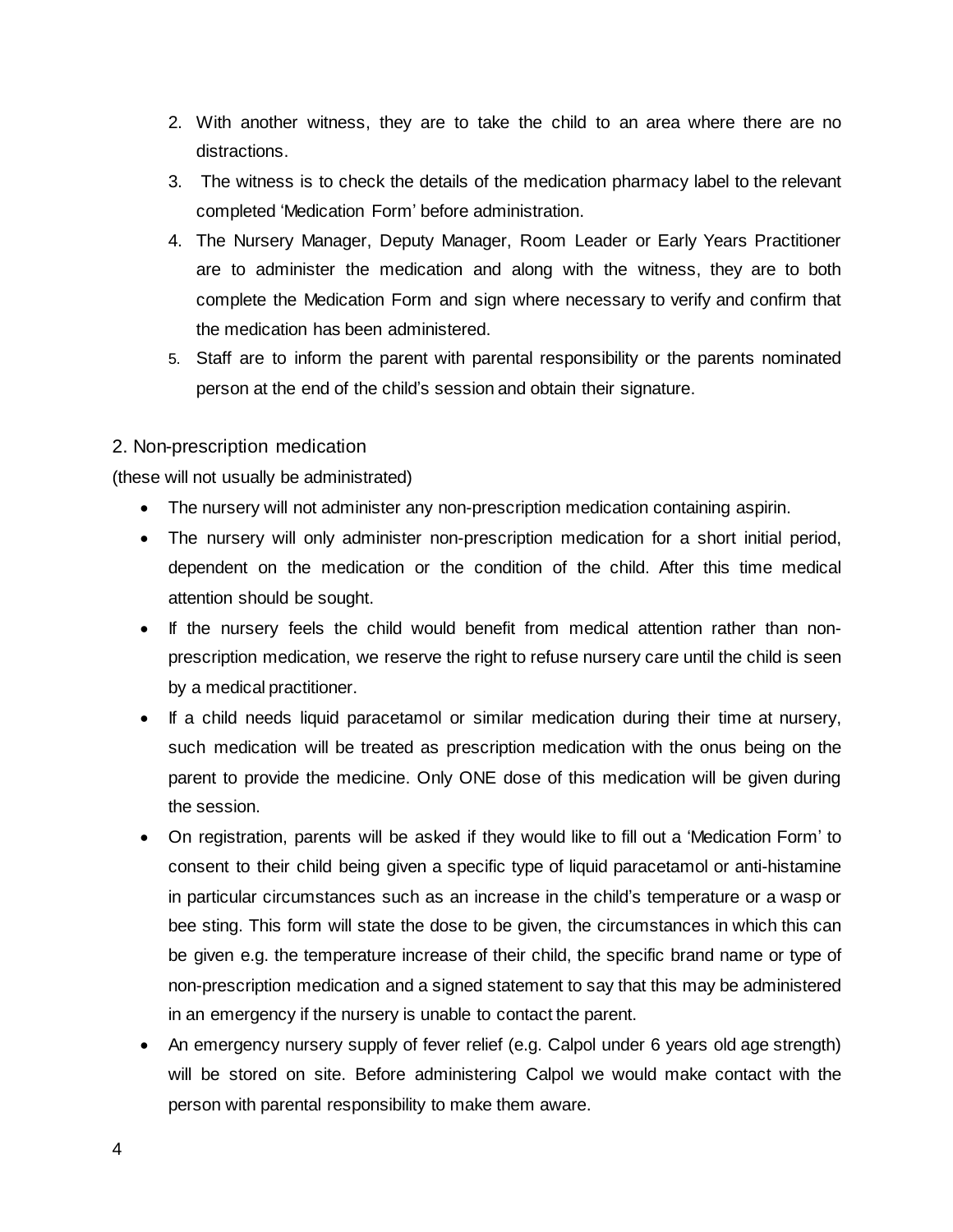- . This will be checked at regular intervals by the designated trained first aider to make sure that it complies with any instructions for storage and is still in date.
- If a child does exhibit the symptoms for which consent has been given to give nonprescription medication during the day the nursery will make every attempt to contact the child's parents. Where parents cannot be contacted then the Nursery Manager will take the decision as to whether the child is safe to have this medication based on the time the child has been in the nursery, the circumstances surrounding the need for this medication and the medical history of the child on their registration form. Giving nonprescription medication will be a last resort and the nursery staff will use other methods first to try and alleviate the symptoms, e.g. for an increase in temperature the nursery will remove clothing, use fanning, tepid cooling with a wet flannel. The child will be closely monitored and if the child's temperature has not reduced after receiving a single dose of Calpol, Parents are requested that they collect their child and seek further medical attention.
- For any non-prescription cream for skin conditions e.g. Sudocrem, prior written permission must be obtained from the parent and the onus is on the parent to provide the cream which should be clearly labelled with the child's name.
- If any child is brought to the nursery in a condition in which he/she may require medication sometime during the day, the Manager or Deputy manager will decide if the child is fit to be left at the nursery. If the child is staying, the parent must be asked if any kind of medication has already been given, at what time and in what dosage and this must be stated on the 'Medication Form'.
- As with any kind of medication, staff will ensure that the parent is informed of any nonprescription medicines given to the child whilst at the nursery, together with the times and dosage given and asked to sign a completed 'Medication Form'.
- The nursery DOES NOT administer any medication unless prior written consent is given for each and every medicine.

## 3. Injections, pessaries, suppositories

As the administration of injections, pessaries and suppositories represents intrusive nursing, we will not administer these without appropriate medical training for every member of staff caring for that child. This training is specific for every child and not generic. The nursery will do all it can to make any reasonable adjustments including working with parents and other professionals to arrange for appropriate health officials to train staff in administering the medication.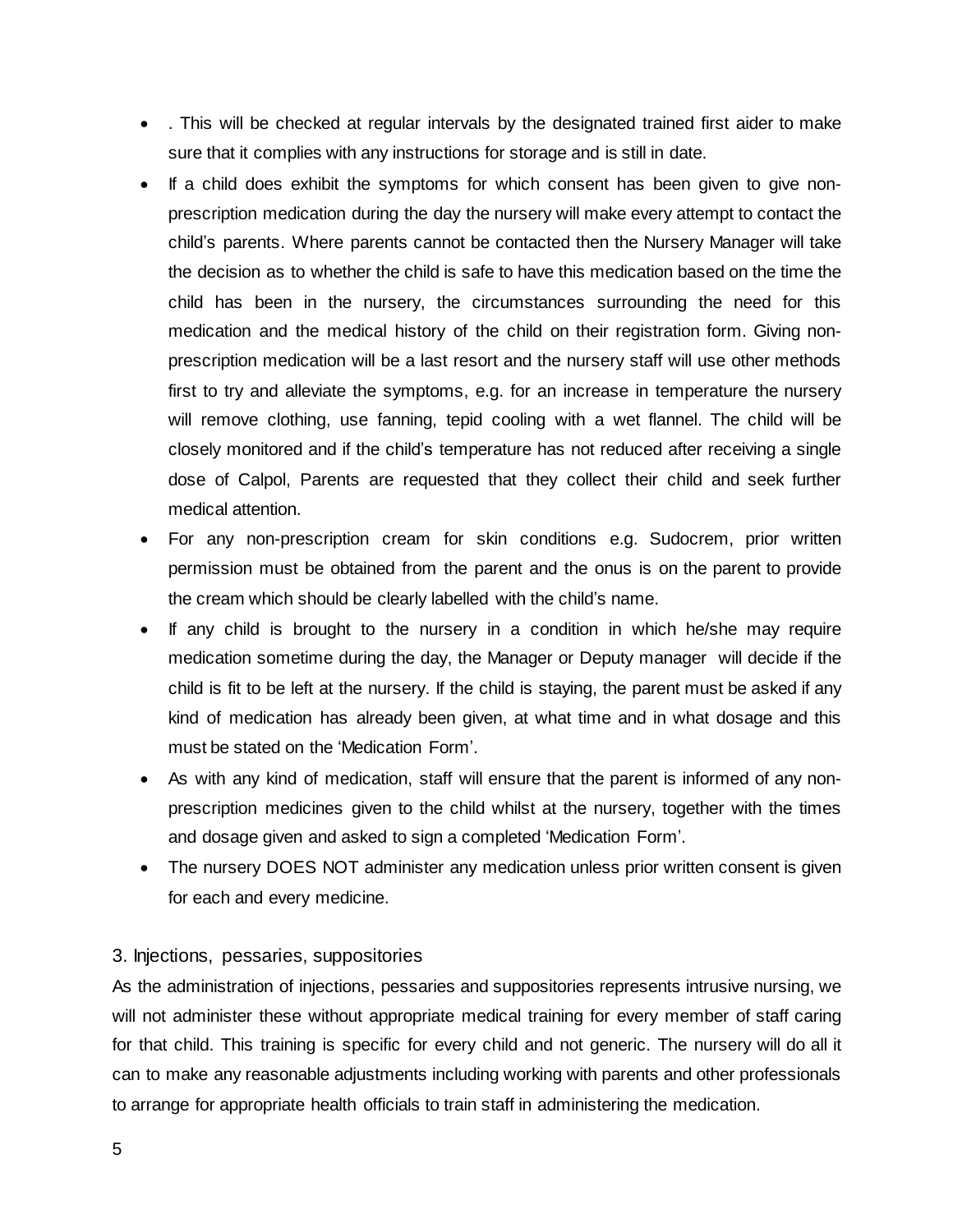## 4. Staff medication

All nursery staff has a responsibility to work with children only where they are well enough. Staff must not work with children if they are infectious or too unwell to meet children's needs. This includes circumstances where any medication taken affects their ability to care for children, for example, where it makes a person drowsy. If any staff member believes that their condition, including any condition caused by taking medication, is affecting their ability they must inform their line Manager and seek medical advice. The Nursery Manager will decide if a staff member is fit to work, including circumstances where other staff members notice changes in behavior suggesting a person may be under the influence of medication. This decision will include any medical advice obtained by the individual or from their GP.

Where staff may occasionally or regularly need medication, any such medication must be kept in the medication cabinet. Where staff may need easy access to the medication such as an asthma inhaler, it must be stored out of reach of the children. It must not be kept in the first aid box and should be labelled with the name of the member of staff.

## 5.Storage

- All instructions on how to store medication are to be followed off the pharmacy label and inaccessible to children.
- All prescription medications should have the pharmacist's details and notes attached to show the dosage needed and the date the prescription was issued. This will all be checked, along with expiry dates, before staff agrees to administer medication.
- All medication for children must have the child's name clearly written on the original container, with a legible pharmacy label which must not be tampered with or they will not be given.
- The medication kept in a sealed container box in the fridge or in the medication cabinet in the nursery office, which is out of reach of all children.
- Emergency medication, such as inhalers and EpiPens, will be within easy reach of staff in case of an immediate need, but will remain out of children's reach.